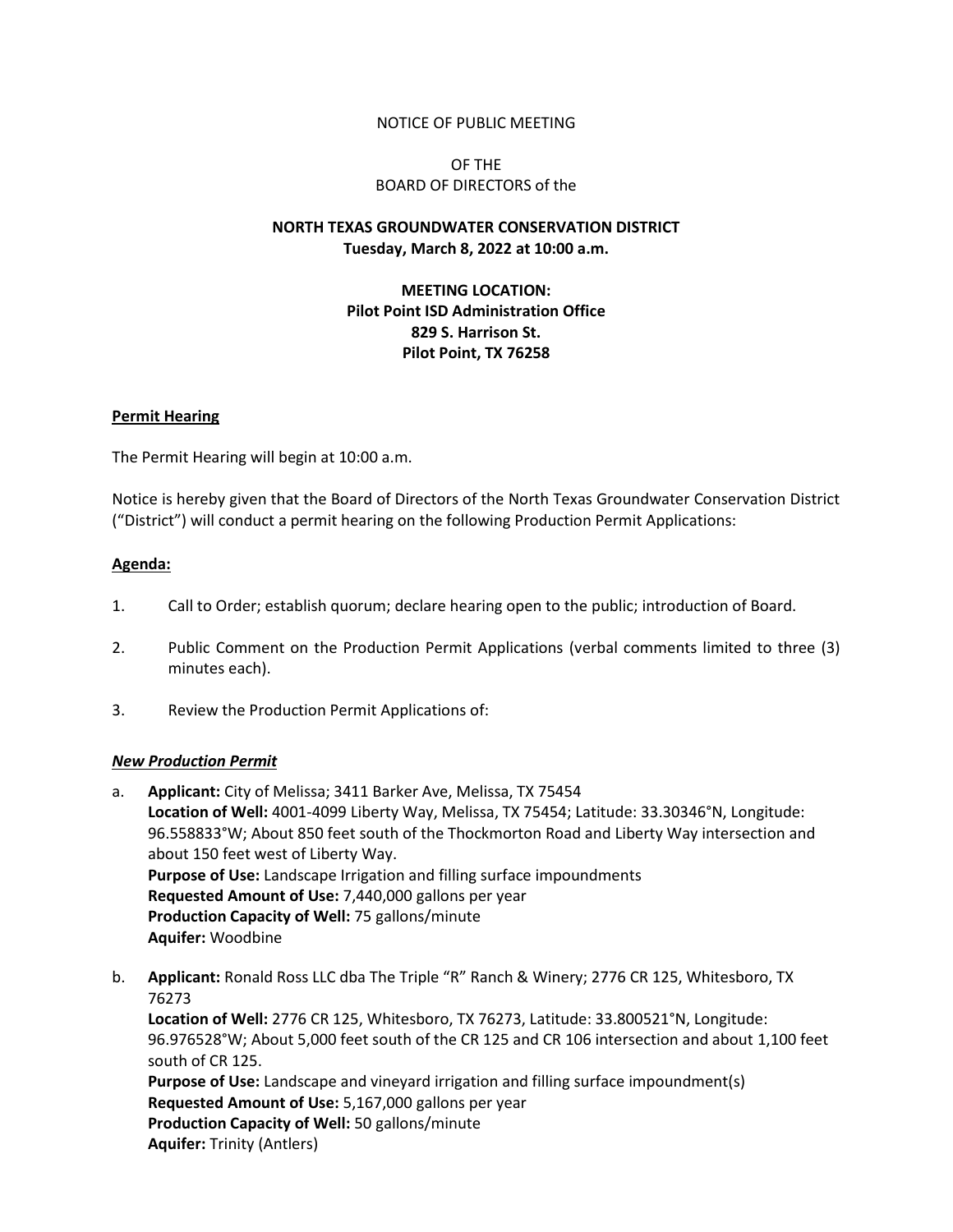## *Permit Amendment*

- c. **Applicant:** MM Celina 3200 LLC, 1800 Valley View Ln, Ste 300, Farmers Branch, TX 75234 **Location of Well:** County Line Road, Celina, TX 75009, Latitude: 33.353247°N, Longitude: 96.833197°W; about one mile south of the County Line Road and FM 455 intersection and about 900 feet east of County Line Road. **Purpose of Use:** Construction **Requested Amount of Use:** 35,618,000 gallons thru 2023 **Production Capacity of Well:** 190 gallons/minute **Aquifer:** Trinity (Antlers) **Amendment:** Increasing the requested amount of use from 26,418,000 to 35,618,000 gallons thru 2023
- 4. Consider and act upon the Production Permit Applications, including designation of parties and/or granting or denying the Production Permit Applications in whole or in part, as applicable.
- 5. Adjourn or continue permit hearing.

# **Board Meeting**

The regular Board Meeting will begin upon adjournment of the above noticed Permit Hearing.

Notice is hereby given that the Board of Directors of the North Texas Groundwater Conservation District ("District") may discuss, consider, and take all necessary action, including expenditure of funds, regarding each of the agenda items below:

## **Agenda:**

- 1. Pledge of Allegiance and Invocation.
- 2. Call to order, establish quorum; declare meeting open to the public.
- 3. Public comment.
- 4. Consider and act upon approval of the minutes from the February 15, 2022, Board meeting.
- 5. Consider and act upon approval of invoices and reimbursements, Resolution No. 2022-03-08-1.
- 6. Receive reports from the following Committees\*:
	- a. Budget and Finance Committee
		- 1) Receive Monthly Financial Information
- 7. Discussion of the District's Investment Options
- 8. Discussion and possible action regarding the purchase of a flow meter
- 9. Discussion and possible action regarding the purchase of a District Vehicle